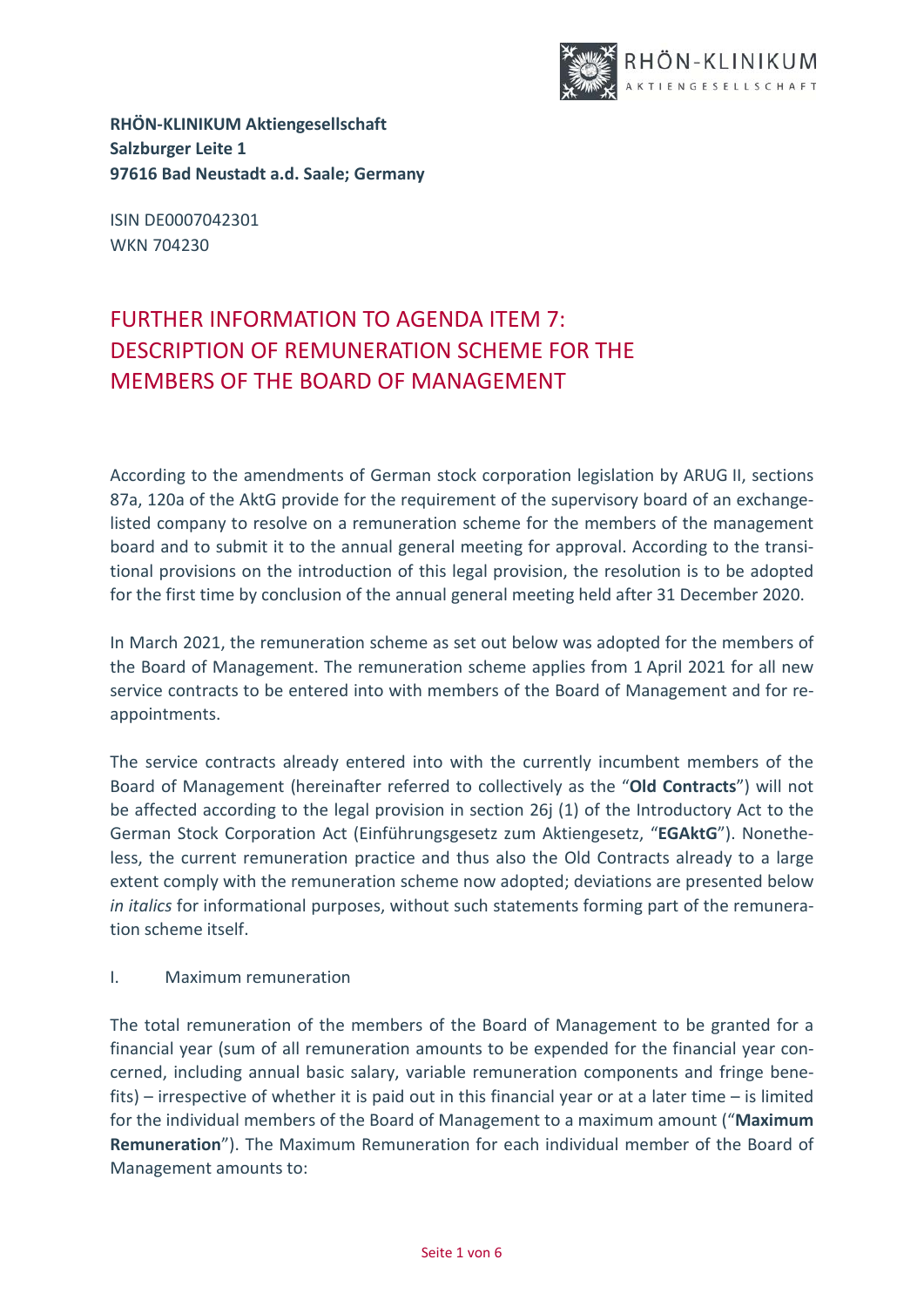

| - maximum amount of annual basic salary        |     |                |
|------------------------------------------------|-----|----------------|
| plus variable remuneration:                    |     | EUR 750,000.00 |
| - maximum amount of fringe benefits            |     |                |
| (company car and personal accident insurance): | EUR | 50,000.00      |

*For Prof. Dr. Griewing, the maximum amount made up of annual basic salary plus variable remuneration on the basis of the Old Contract is EUR 1,500,000.00 plus fringe benefits such as company car and personal accident insurance in a maximum total value of EUR 50,000.00. For Dr. Weiß, the maximum amount made up of annual basic salary plus variable remuneration on the basis of the Old Contract in force until 31 December 2021 is EUR 1,200,000.00.*

*In addition, Dr. Weiß and Prof. Dr. Griewing receive what are referred to as post-retirements benefits. The expense of such post-retirement benefits (service costs) in the case of Prof. Dr. Griewing amount to 12.5% of the relevant annual payments, in the case of Dr. Weiß up to 31 December 2021 likewise 12.5% of the annual payments relevant up to that time and from 1 January 2022 then 12.5% of the aforementioned annual basic salary plus variable remuneration.*

*The follow-on service contract entered into with Dr. Weiß for the period from 1 January 2022, with the exception of the provision on post-retirement benefits, complies with the remuneration scheme adopted by the Supervisory Board. The service contracts of Dr. Höftberger and Dr. Stranz already comply fully with the remuneration scheme adopted by the Supervisory Board.*

The individual remuneration components are explained below.

II. Contribution of remuneration to promoting the business strategy and to the longterm performance of RHÖN-KLINIKUM AG

The financial and non-financial targets to be set annually on whose fulfilment the performance-linked annual management profit-sharing bonus (tantieme) is dependent (see III.2 below) are oriented on the strategic goals of the Company (see in this regard also the description under IV.).

- III. Remuneration components
- 1. Fixed remuneration components
- a) Annual basic salary

The annual basic salary is a fixed cash remuneration with reference to the full year and paid in twelve equal monthly instalments.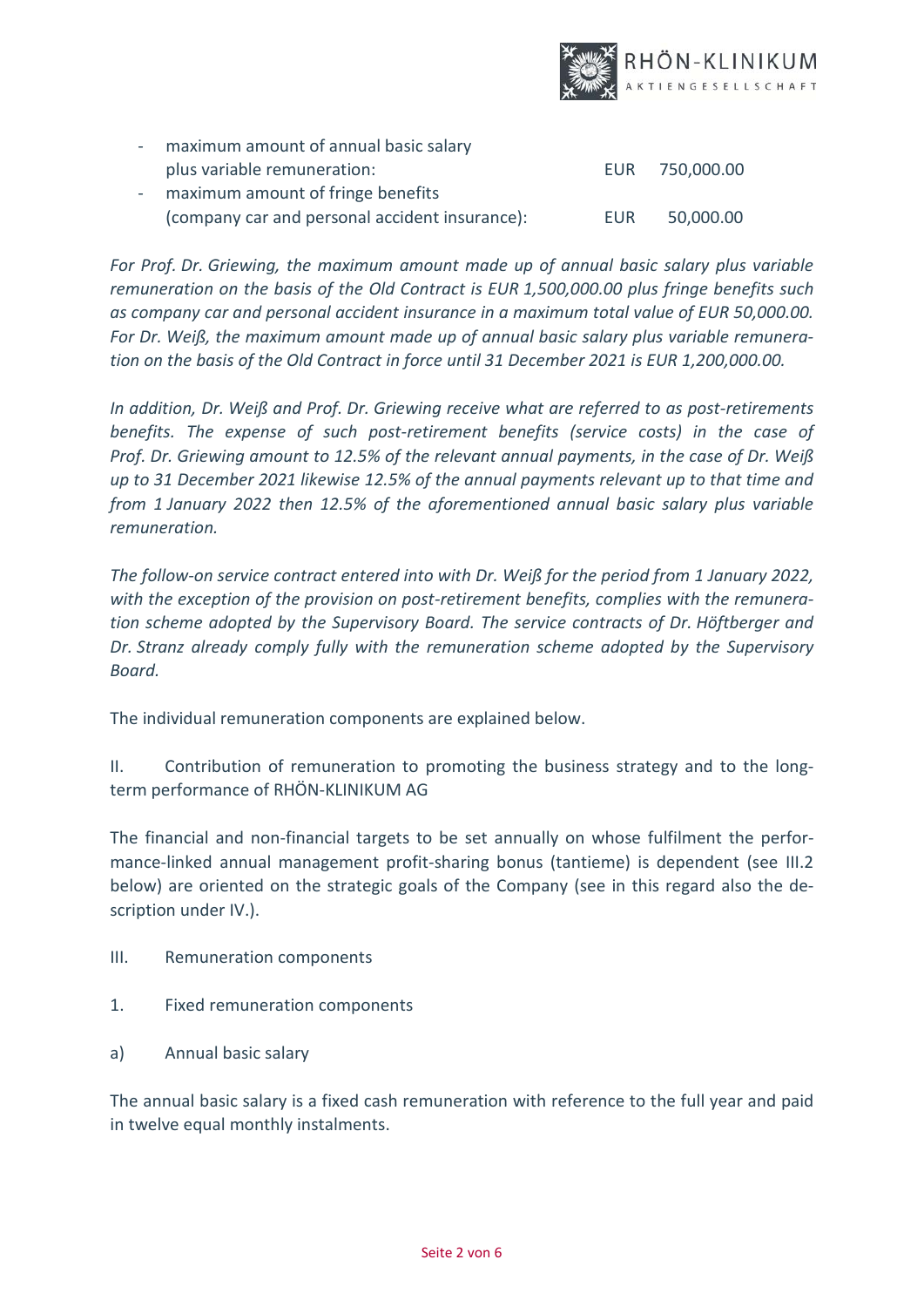

## b) Post-retirement benefits

In the remuneration scheme adopted by the Supervisory Board there are no provisions on post-retirement benefits for the members of the Board of Management.

*The currently existing Old Contracts with Dr. Weiß and Prof. Dr. Griewing contain provisions on post-retirement benefits. If the service contract ends or the member of the Board of Management deceases during his term of office, the member of the Board of Management or, as the case may be, his heirs thereafter receive for each full year of work as member of the Board of Management a payment equal to 0.125 times the annual payments owed (annual basic salary plus management profit-sharing bonus (tantieme)) for the calendar year of the departure or decease. The amount of the payment is limited to 1.5 times the annual payments last owed. If the annual payments in the year of termination or, as the case may be, decease are lower than the average remuneration during the entire period of work for the Board of Management, the latter remuneration shall apply.*

## c) Fringe benefits

In accordance with the Company's guidelines, members of the Board of Management are provided with a company vehicle which they may also use for personal purposes. There is also D&O insurance cover subject to a deductible in accordance with the requirements of the German Stock Corporation Act equal to 10% of the claim up to one-and-a-half times the annual basic salary. There is also a personal accident insurance policy in favour of the members of the Board of Management.

## 2. Variable remuneration components

As variable remuneration components, the members of the Board of Management receive a performance-linked annual management profit-sharing bonus (tantieme) based on an annual target agreement to be entered into each year. The Supervisory Board and the member of the Board of Management re-negotiate the criteria for the amount of the tantieme to be paid for each financial year before or at the commencement of such financial year. In the event the negotiations fail, the Supervisory Board is entitled to define the criteria according to its reasonably exercised discretion (section 315 of the German Civil Code (Bürgerliches Gesetzbuch – BGB).

The performance-linked annual tantieme is a maximum of 50% of the annual basic salary.

*The currently existing Board of Management contracts with Dr. Weiß and Prof. Dr. Griewing contain provisions on (partial) variable remuneration components.* 

*The follow-on service contract entered into with Dr. Weiß for the period from 1 January 2022 with respect to the variable remuneration components complies with the remuneration scheme adopted by the Supervisory Board, as do the service contracts of Dr. Höftberger and Dr. Stranz.*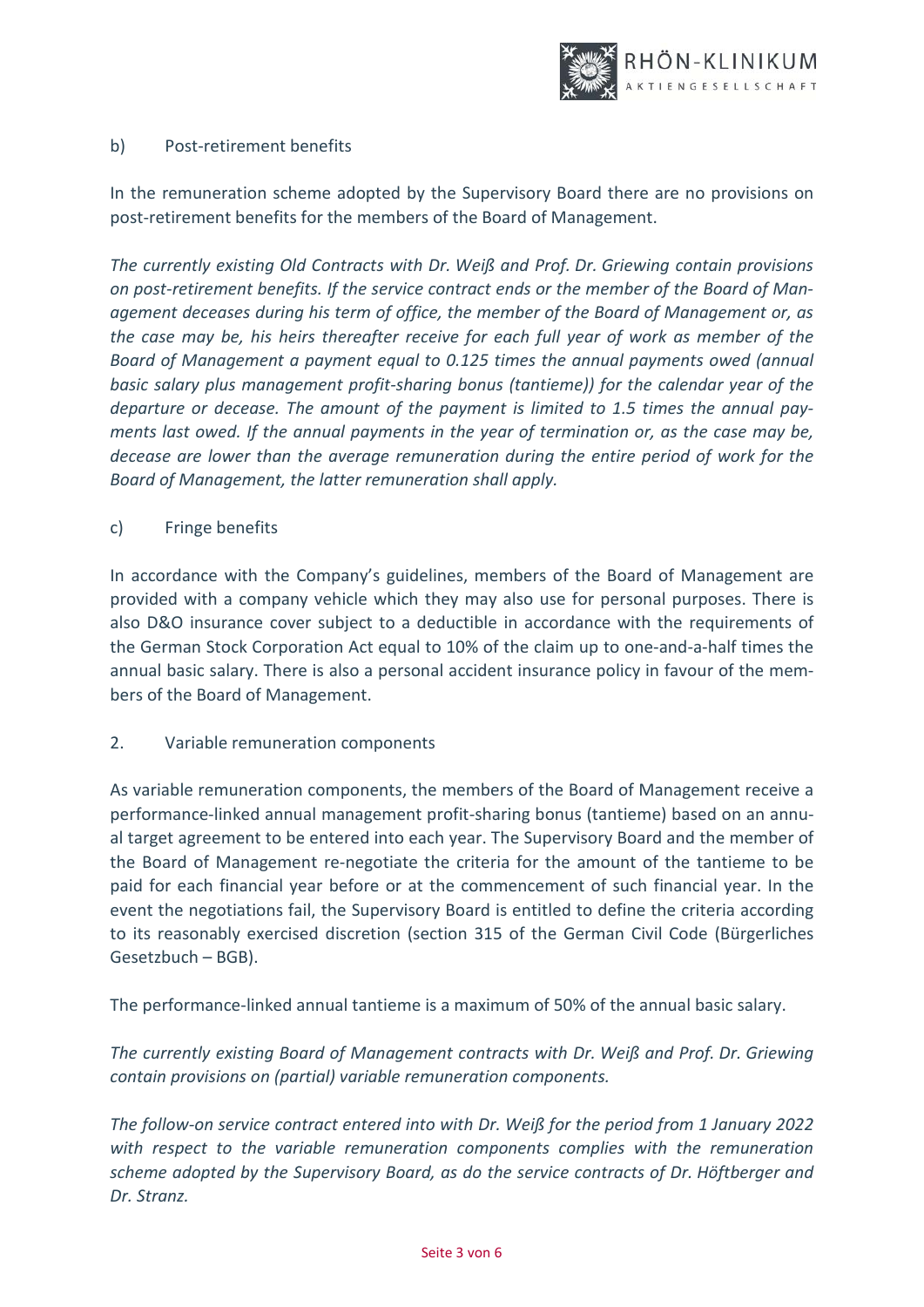

IV. Performance criteria for grant of variable remuneration components and payment of the variable remuneration

The financial and non-financial performance criteria contribute to promoting the business strategy and long-term performance of RHÖN-KLINIKUM AG as follows.

If consolidated profit or EBITDA (earnings before interest, taxes, depreciation and amortisation) pursuant to IFRS consolidated financial statements is defined as the performance criterion, this provides incentives to strengthen the Company's operative earnings strength.

In the same way the non-financial targets also contribute to promoting the business strategy. They will be oriented on the strategic goals in the interest of a sustainable Company performance. In this regard the Supervisory Board takes into account the strategic focus issues for the respective remuneration year.

The amount of the annual management profit-sharing bonus (tantieme) is defined after expiry of the reference period. The Supervisory Board and the members of the Board of Management try to reach agreement on the extent to which the non-financial targets are to be achieved. If no agreement can be reached, it is defined by the Supervisory Board according to its reasonably exercised discretion. The payment is made as a one-off payment at the earliest after the corresponding values have been calculated for the reference period.

V. Remuneration-specific transactions

1. Terms and requirements for termination (including the respective termination notice periods) as well compensation for dismissal

The service contracts of the members of the Board of Management have the following contractual terms and termination provisions:

For first-time appointments, an appointment period and a term of the service contract of three years is provided for based on the recommendation in the German Corporate Governance Code.

For re-appointments, an appointment period and a term of the service contract of up to five years is provided for.

If a member of the Board of Management is removed before expiry of the appointment period, the service contract remains in force. In the event of early removal, the member of the Board of Management is entitled to terminate the service contract on two weeks' notice for the end of the month following the removal. In such case he is entitled to 80% of the total remuneration (basic salary and management profit-sharing bonus (tantieme)) which he still would have received in the event of his contract having been continued to its end in accordance with the contractual provisions, unless the removal was validly effected for good cause attributable to the member of the Board of Management. At the most, however, the mem-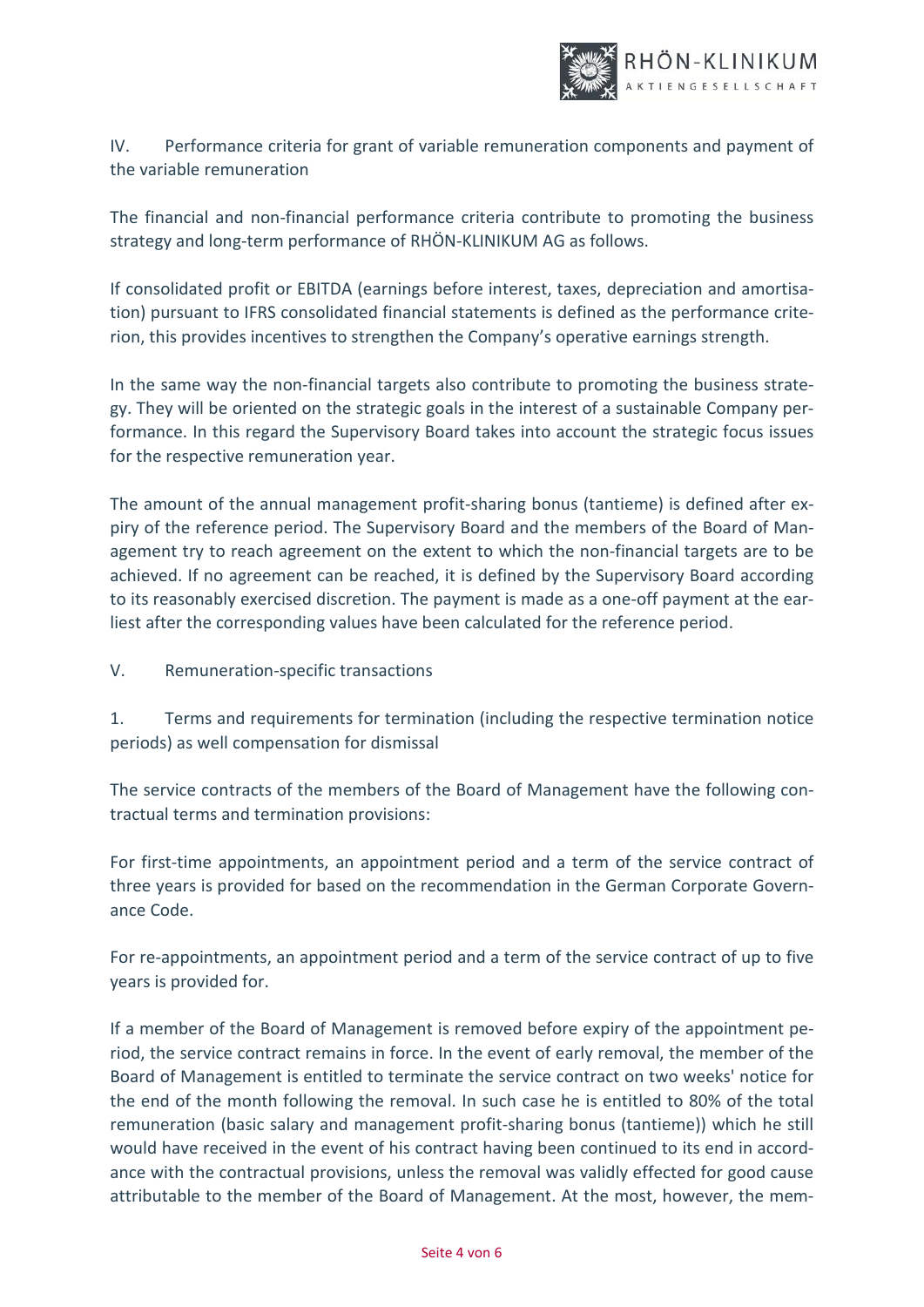

ber of the Board of Management shall receive payments equal to double an annual remuneration (basic salary and tantieme). In this regard, the amount of the annual remuneration of the financial year ending before the termination, or of the financial year under way upon termination, is to be applied, whichever annual remuneration is lower. The maturity of the payments is governed by the maturity that would apply if the service contract had been continued.

If the member of the Board of Management resigns his Board of Management mandate, the remuneration claim under the service contract ends at the same time. If the resignation is submitted for good cause, however, the member of the Board of Management receives the aforementioned payments as in the case of a self-termination after removal without good cause, unless at the same time a good cause for a removal or for a termination of the service contract by the Company exists.

No special termination rights in the event of a change of control are provided.

2. Main aspects of provisions on pensions and early retirement

No provisions on pension and early retirement exist.

*The provisions on transitional allowance or survivors' pensions in the Old Contracts with Dr. Weiß and Prof. Dr. Griewing are already described under I. and III.1 above.*

VI. Inclusion of remuneration and employment terms of employees in defining the remuneration scheme

Although the Supervisory Board has taken account of the wage and salary structure within the Company when setting the remuneration of the Board of Management, the Supervisory Board does not expressly determine how the senior management and the relevant overall staff are to be differentiated. The relationship of the remuneration of the Board of Management to the remuneration of the senior management and the relevant overall staff is consequently not reflected by application of such definitions either.

In view of the management structure and the specific staffing of a hospital company, the Supervisory Board does not find such definitions to be objectively justified.

VII. Procedure for defining and implementing as well as reviewing the remuneration scheme

The remuneration scheme for the members of the Board of Management is defined by the Supervisory Board of RHÖN-KLINIKUM AG. The Supervisory Board is assisted in this task by its Personnel Affairs Committee. The latter develops corresponding recommendations for the scheme of remuneration of the Board of Management on which the Supervisory Board deliberates and adopts resolutions.